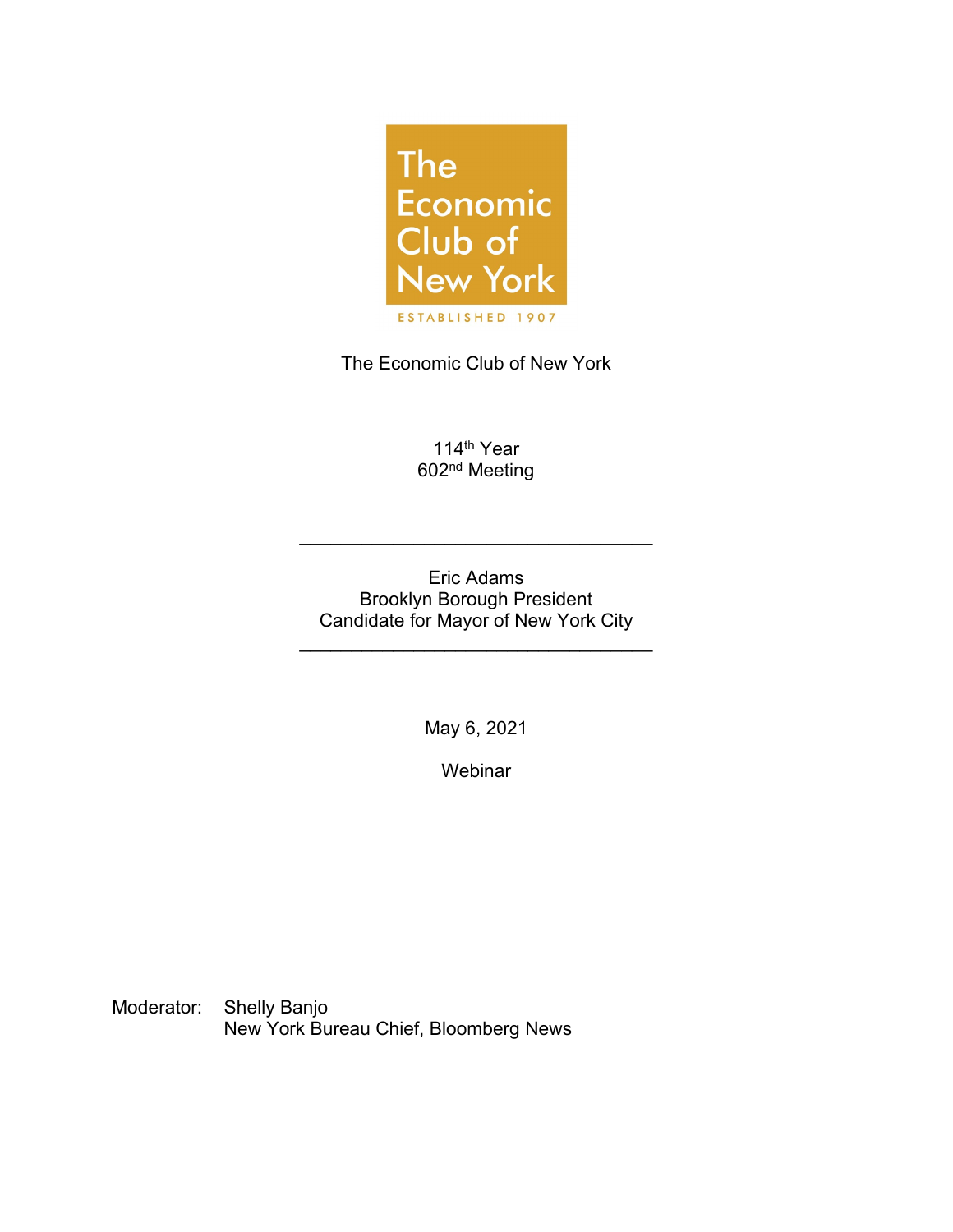## Introduction

President Barbara Van Allen

Good afternoon and welcome to the 602<sup>nd</sup> meeting of The Economic Club of New York in our 114<sup>th</sup> year. I'm Barbara Van Allen, President of the Club. I want to give a special welcome to members of The Economic Club's 2021 Class of Fellows – a select group of very diverse, rising next-gen business thought leaders, and welcome to students from the Gabelli School of Business at Fordham University and Medgar Evers College.

I'm pleased to kick off today our special series with New York's top mayoral candidates who will be joining us to address the Club. It's a pleasure for me to welcome our first candidate of the series, Eric Adams. Brooklyn Borough President Eric Adams was born in Brownsville, raised in South Jamaica, one of six children raised by a single mother. As a young adult, he joined the New York PD and fought for police reform within the department.

He also put himself through school earning graduate and undergraduate degrees. From the New York PD, he rose to the State Senate, where he pushed through measures to protect tenants and workers and advance human rights. As Brooklyn's first Black Borough President, he worked to grow the economy locally, reduce inequality, improve public safety and advocate for better government.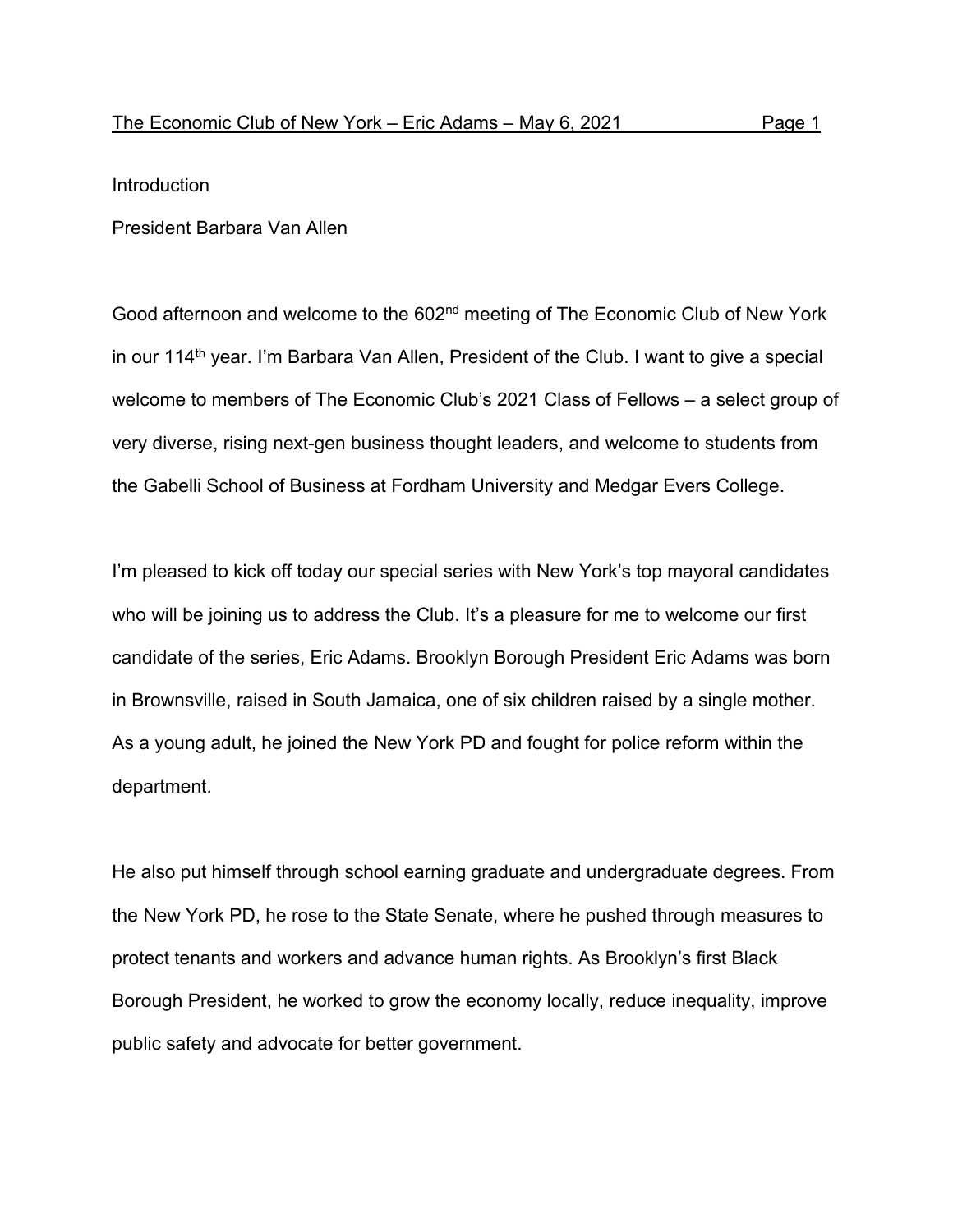The format today will be a conversation. We're very fortunate to have Shelly Banjo, the New York Bureau Chief at Bloomberg doing the honors of moderating. We're going to end in exactly a half an hour. As a reminder, this conversation is on the record and we do have multiple media on the line. Without further ado, Shelly, the mike is yours.

## Conversation with Eric Adams

SHELLY BANJO: Thank you so much, and thanks, Eric. It's nice to see you again. Thanks for joining us. You've been in New York a long time. A lot of folks on this call watching know who you are, but they might not know what particular moment that cemented your decision to run for mayor. I don't know if there's, you know, one anecdote that you might be able to share with us that kind of clicked in your mind, you know, okay, this is the time I want to do this.

ERIC ADAMS: Great question. Believe it or not, it was 24 years ago when I entered the police department, I was a computer programmer, a police officer special assignment, and we were able to turn around the city from the crime problem. We were ...(Audio Issue)...by using a data and technology department, turned around itself in \_\_\_ crime. We have a lot to do about police reform, but we need a safer place. We're having 2,000 homicides a year, almost 98,000 robberies. And when we accomplished that task by a program called O.L.T.P.S., later it became a newer version, CompStat, I went to Bill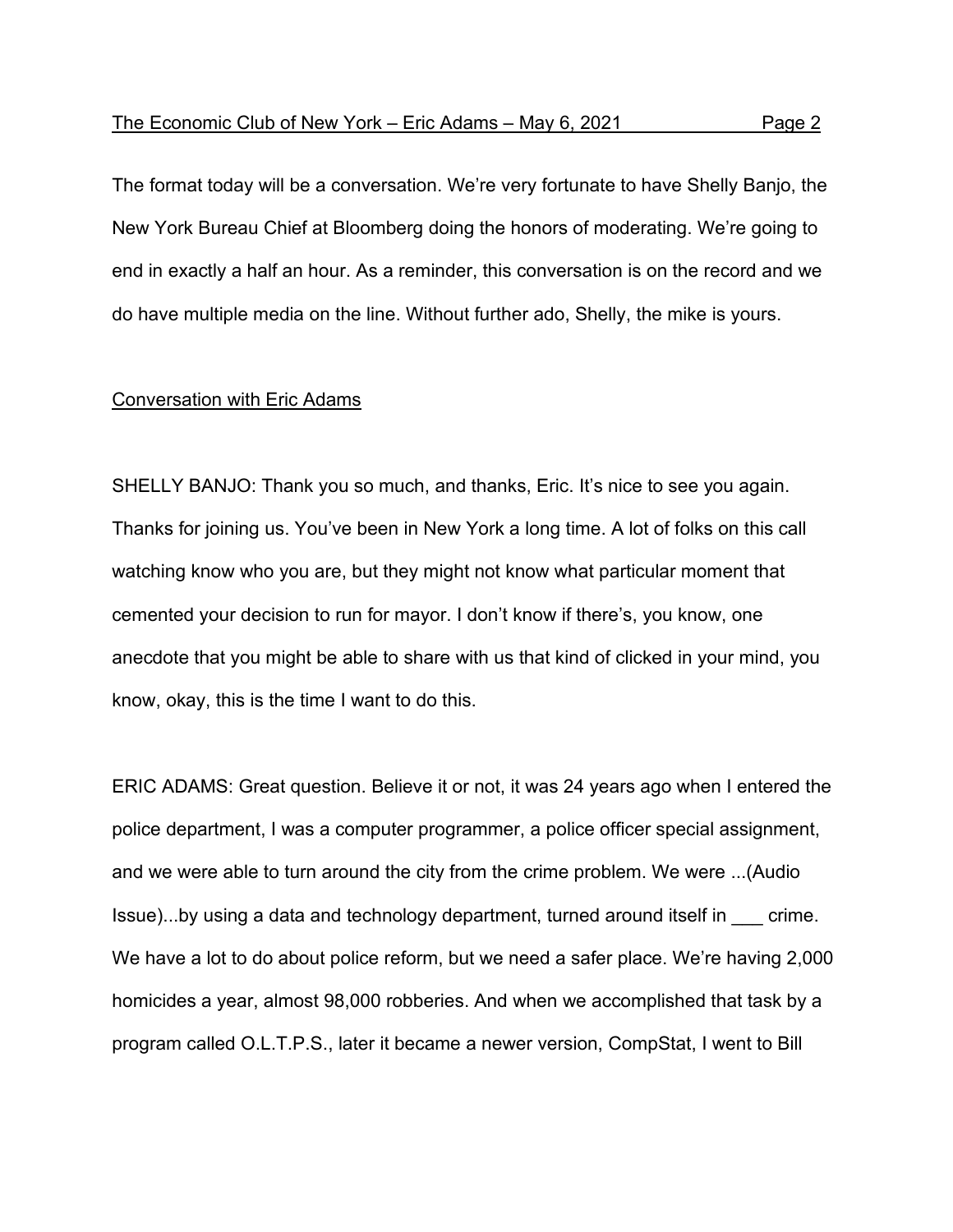Lynch and stated we can turn around our entire city.

If you take nothing else from this conversation with me, take this. Our city is dysfunctional, like all big cities across America, and it's because our agencies are siloed and we create the inequalities and in some cases the injustices. And when a young boy came into the precinct, arrested at 11, could not spell his street name and was raising himself at home, I realized I was at the tail end of the problem, and I said it's time to be part of creating the right city so we don't cause these types of inequalities.

SHELLY BANJO: And, of course, you're talking about yourself and you have a very powerful story about why you joined the force. Can you share with the folks that story?

ERIC ADAMS: Yes, I was a 15-year-old child. I was a young man, a little boy, you know, playing baseball, baseball cards and all of the other things. My brother and I, we fell into trouble. We were arrested in the 103<sup>rd</sup> precinct...(Audio Issue)... just for no reason at all decided \_\_\_\_, to see the symbol of public\_\_\_\_, you can only imagine (Audio Issue)...and fight for reform within. And I reluctantly did so. I'm proud of, we fought for the beginning of the justice we need, an organization, 100 Blacks in Law Enforcement, that I started and we really pushed through...(Audio Issue)....now that we have a police served and the safety that we need?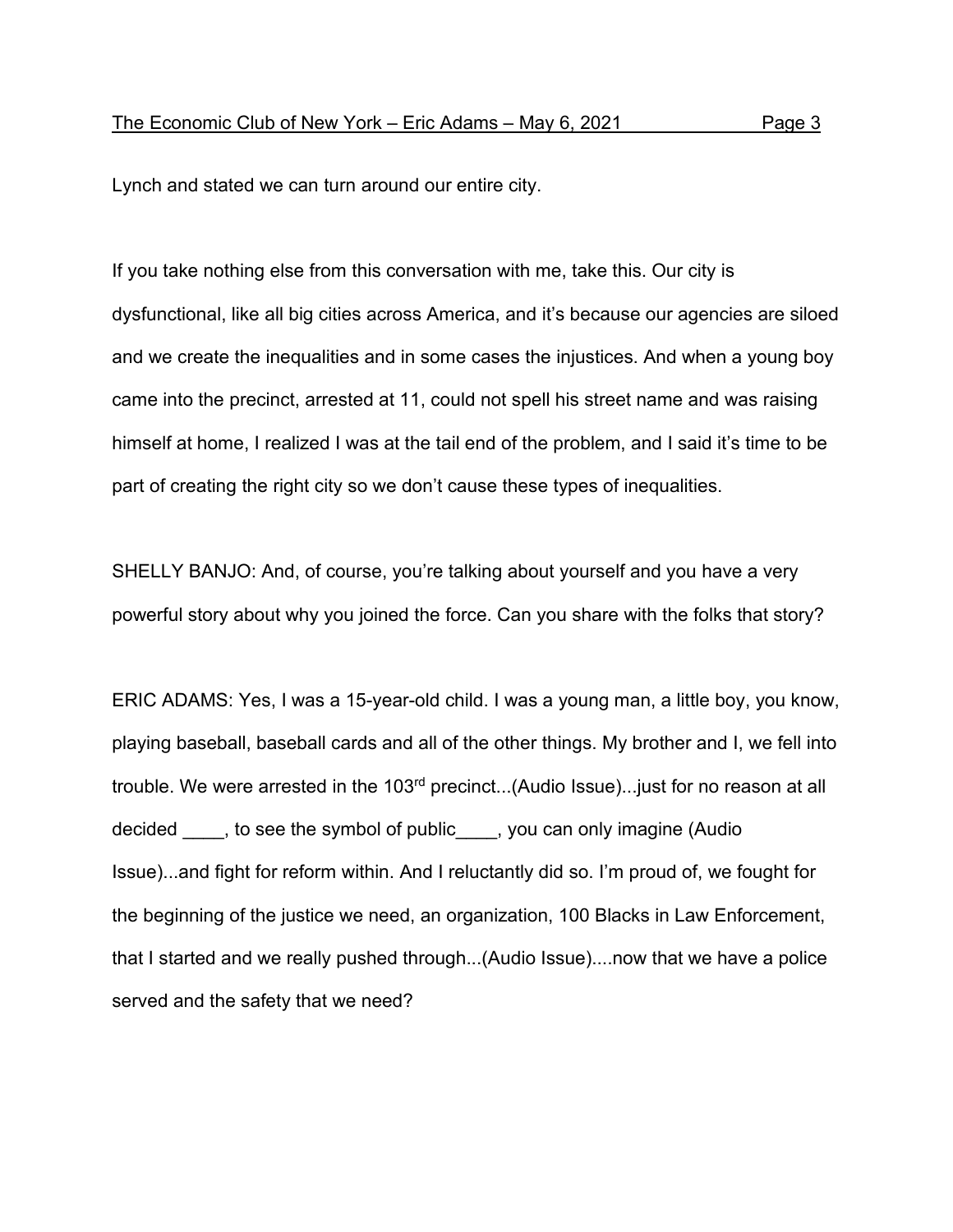SHELLY BANJO: And as you think about taking on the next mayor, becoming the next mayor, one thing we like to think about these days is, you know, the first 100 days, starting with action. You know, part of your platform is that you know the city, you know the constituents as Brooklyn Borough President, as part of the NYPD, what are your top, say two to three priorities that you intend to accomplish on your first 100 days?

ERIC ADAMS: I love that question. And I go back to the belief of Archbishop Desmond Tutu. He has a quote that I live my life by. We spend a lifetime pulling people out of the river. No one goes upstream and prevent them from falling in, in the first place. (Audio Issue)...government. We push people into the river...terrible healthcare for people out of the river. That is too costly to prevent people from falling in. So the first...

SHELLY BANJO: Sorry, I think we're having a few minutes of technical difficulties, but I think we're going to address those in just a second. Bear with us everybody. Eric, why don't you go back actually to answer that question because I think you cut out for a little bit, about what are the two to three priorities that you intend to accomplish in your first 100 days?

ERIC ADAMS: The first thing we must do is immediately de-silo our city. Right now cities are made up of agencies and if those agencies are in conflict with each other, it doesn't matter how much money you put in the city – we increased our budget by \$20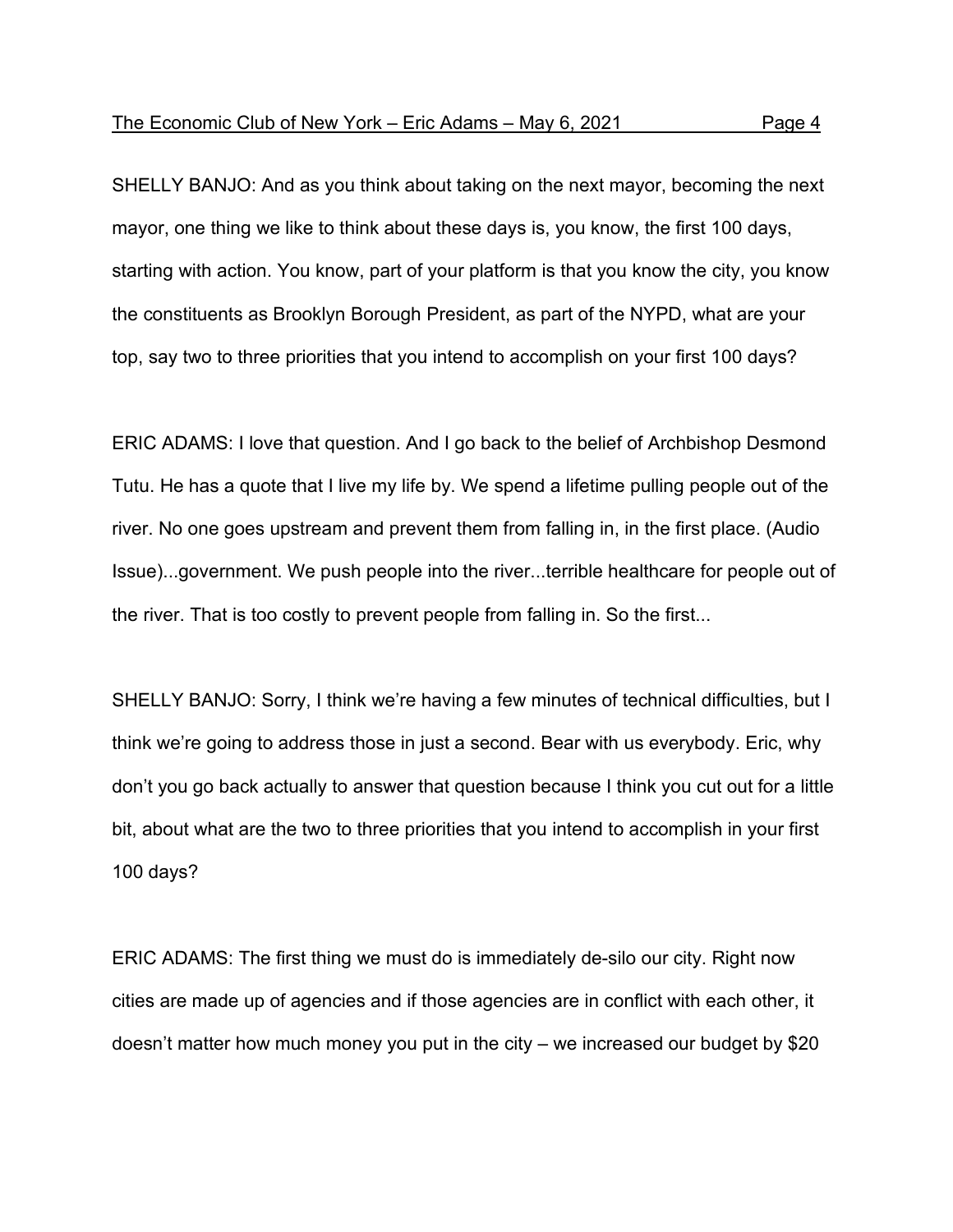billion and we're not seeing a return on our investment. And so how do you de-silo the city?

One, you make sure every agency comes forward with a complete mission for the agency with clarity. Number two, you make sure that mission is tied into the overall mission of the city. And thirdly, you ensure that no agency is carrying out an action that is in conflict with the mission of another agency. That seems simple but it's not and that is one of the major problems we're having in the city.

Like how do you have a Department of Health and Mental Hygiene fighting childhood obesity, asthma and diabetes as one of their missions and then you have a Department of Education and that department is feeding our babies 960,000 meals a day and those meals cause childhood obesity, diabetes and asthma? And so by aligning our agencies to the common mission, de-siloing those agencies, we're going to use taxpayers' dollars to complete the task of lifting up all New Yorkers.

Then we have to get crime under control. Right away I'm going to re-institute an antigun unit. That is going to hurt our recovery if we don't get crime under control. No tourist is going to come to New York City when you have a tourist shot at Grand Central Station or you're seeing assassinations in Park Slope, in the Upper East Side and in Brownsville. So we're going to get crime under control and rebuild trust.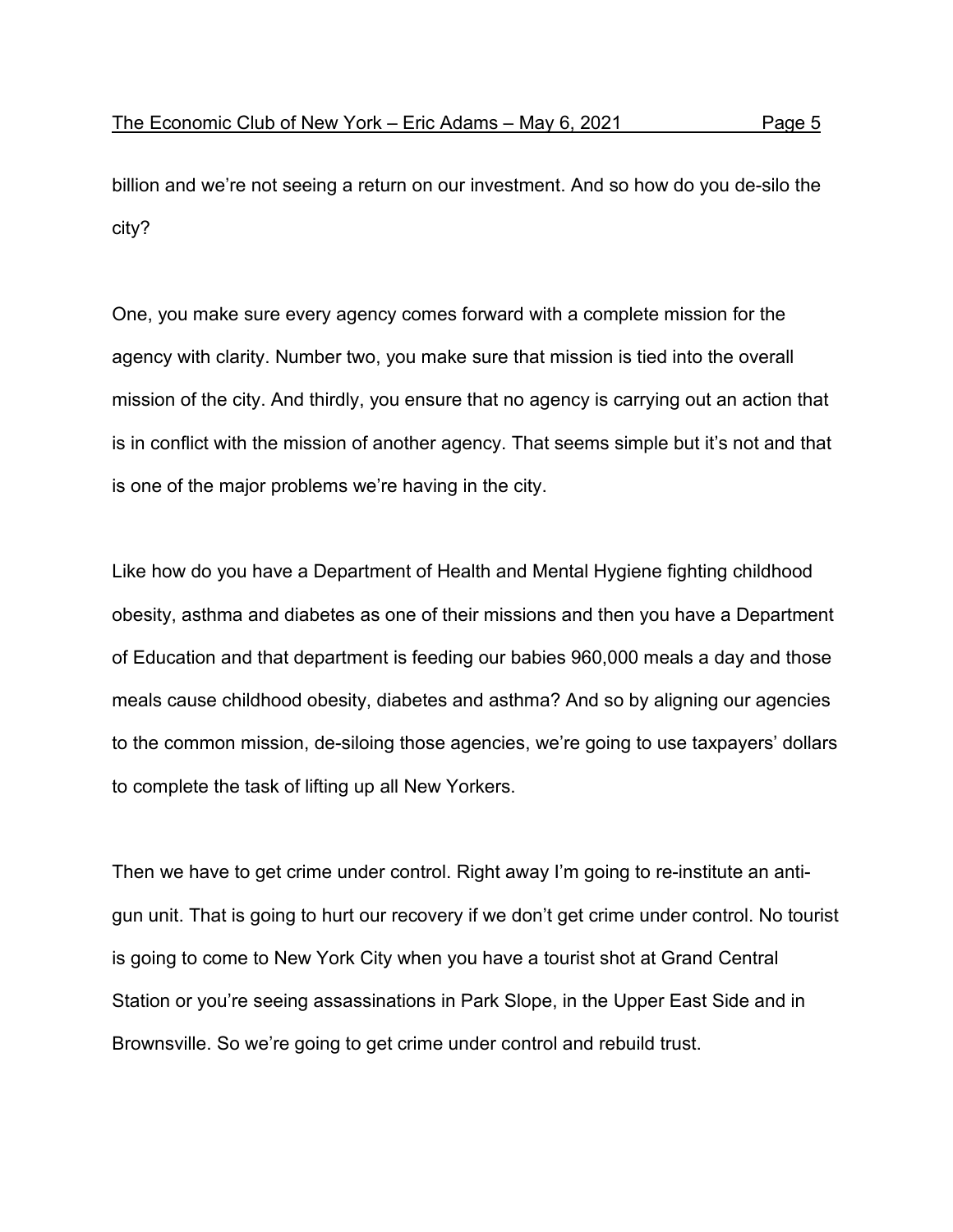The next is Covid. We must get Covid under control. (Audio Issue)...business spaces back up and operating and ensure that we reach by using credible messages. And lastly, I think that's important, we must make sure that we stop being a city that's (Audio Issue)....too bureaucratic and too difficult to do because it is just too challenging. This is The Empire State. We must get back into the business of building empires.

SHELLY BANJO: You brought up a lot there so I'll try to unpack a little bit. How are you going to do all of those things? Let's start with crime. Can you hear me okay? Oh, let's hold on one second.

ERIC ADAMS: Okay, I can here you.

SHELLY BANJO: Okay, great. So I was saying those are three pretty lofty goals to accomplish in 100 days. What steps are you going to take in terms of crime, for example, to bring down, you know, overall crime is down, but violent crime has been up. Shootings were 77% higher in 2020 than they were the year before and obviously, you know, that's quite jarring to folks who live here and care about the city. What can you really do in that first 100 days to make a real significant difference?

ERIC ADAMS: I don't think any of the candidates can answer that question better than I can answer it because I'm extremely familiar with public safety in the city after 22 years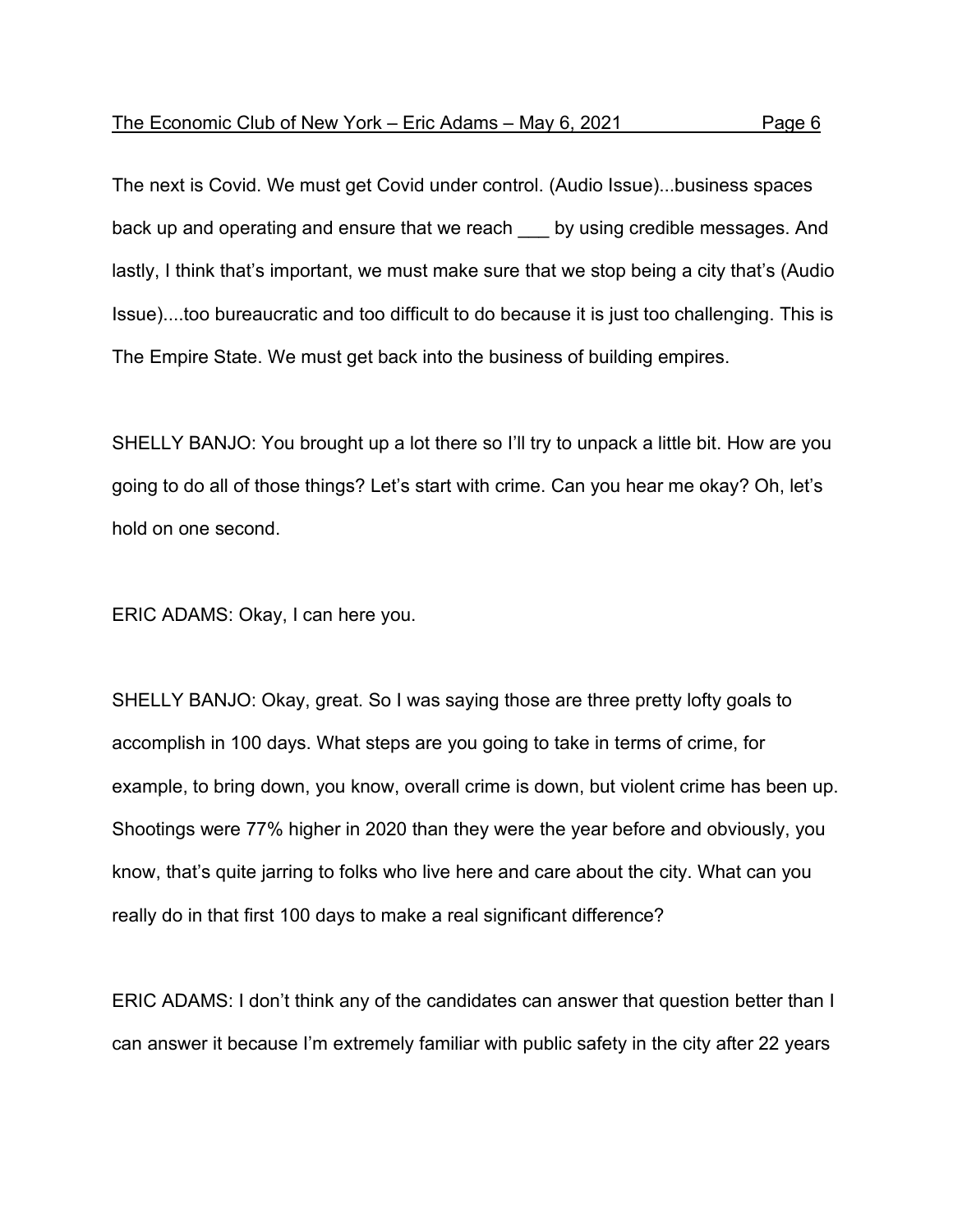of being part of that. Number one, gang violence is driving our crime. We have a real crises with gangs in our city. We need to look at what's called the Gun Suppression Unit, partner with our district attorneys to create a special prosecutor on gangs and guns so we can focus on that activity. When you see the shootings of innocent people, for the most part, it is due to gang rivalries and gang activity. And we're not zeroing in. We have a disjointed approach to deal with prosecuting these crimes.

Second, we have removed the unpredictability of policing. Right now we basically have the blue and white vehicles out. Those are vehicles used for omnipresent, but you always must have unpredictability in policing. I'm going to reinstitute that with a gun unit that is going to be a plainclothes unit and they will focus on gun violence, but we will make sure we will have the right officers assigned.

And then we must create a serious task force, the same way we stopped terrorism in this city – we have not had another terrorist attack since 2001, because we did a tristate, inter-agency and using the government to interchange throughout the state and the region and the federal government, what was called Joint Terrorist Task Force. We need to do the same thing around the flow of guns in our city. We don't manufacture guns in New York State. Why are we having such an over-proliferation of guns? If we don't zero in on the source, we will always be responding after the crimes have taken place, particularly gun violence.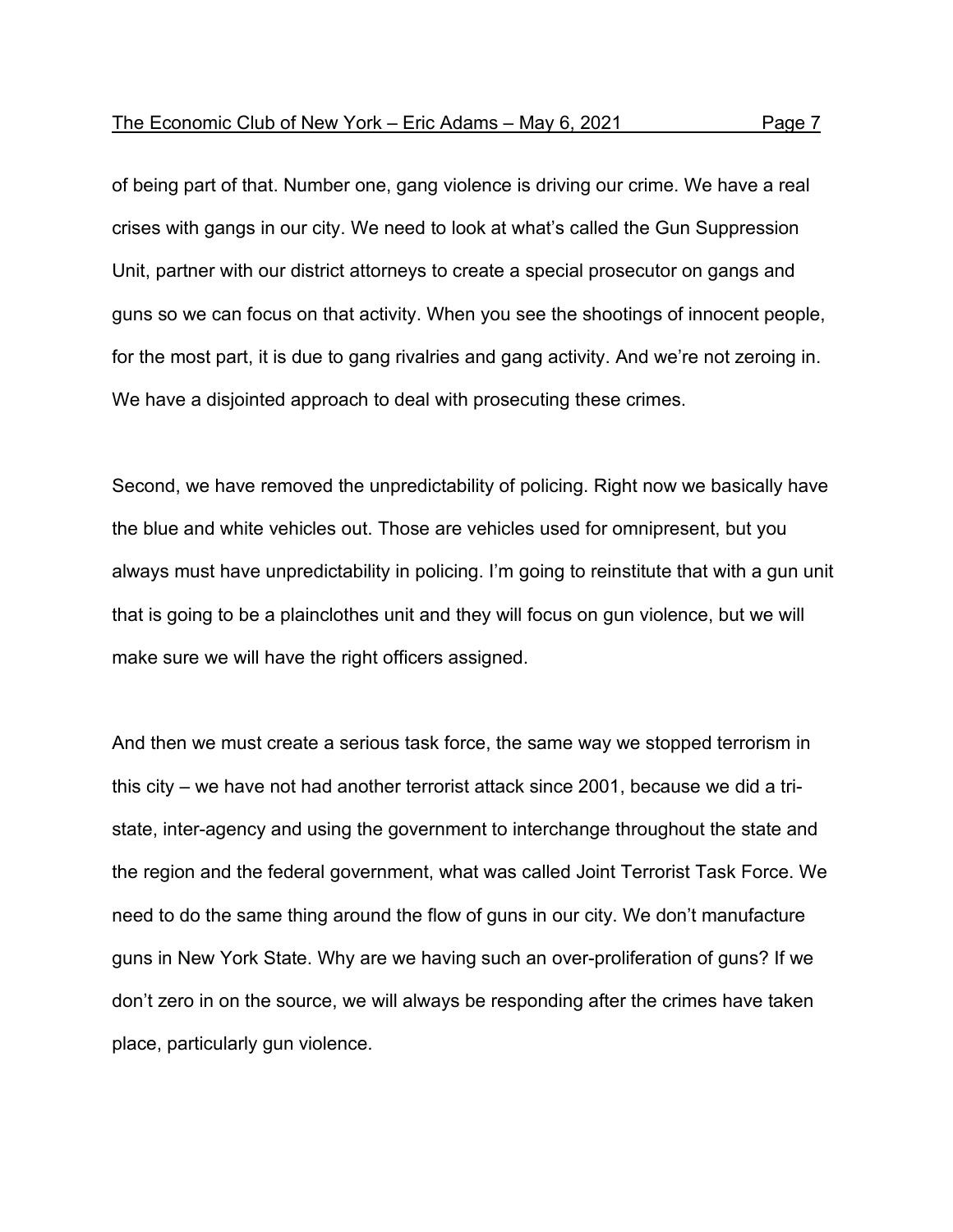SHELLY BANJO: And you brought up a number of things, violent crime, office vacancy right now hovering around 16% in the Greater New York Area. What do you think will bring wealthy residents and taxpaying businesses who may have left during the pandemic, back to the city again?

ERIC ADAMS: Well, number one, we have to change our conversation. We must be unified in the city. You know, think about this for a moment, 65,000 New Yorkers pay 51% of our income tax, and they're only two percent of the income tax filers. Yet we have some who are saying we don't care if they leave or stay. I don't join that chorus. In order for us to cycle out of Covid, we are going to have to do the same thing we did during the 70's fiscal crisis, 2001 terrorist attack, 2008 financial crisis. We have to come together as New Yorkers. So let's change the dialogue and state that we are in this together.

Second, when I speak to my high-income earners, they're very clear. We want to live in a safe, clean city. We don't want to walk out of our homes and see homelessness, encampments in front of our doors. We don't want to see people injecting themselves with drugs in front of our schools. And we don't want our children to be unsafe on the subway system. Public safety, injustice, the two are the prerequisites to prosperity. People will stay in the city if they realize it's a clean, safe city and it's friendly to having the economic and the business boom that we deserve.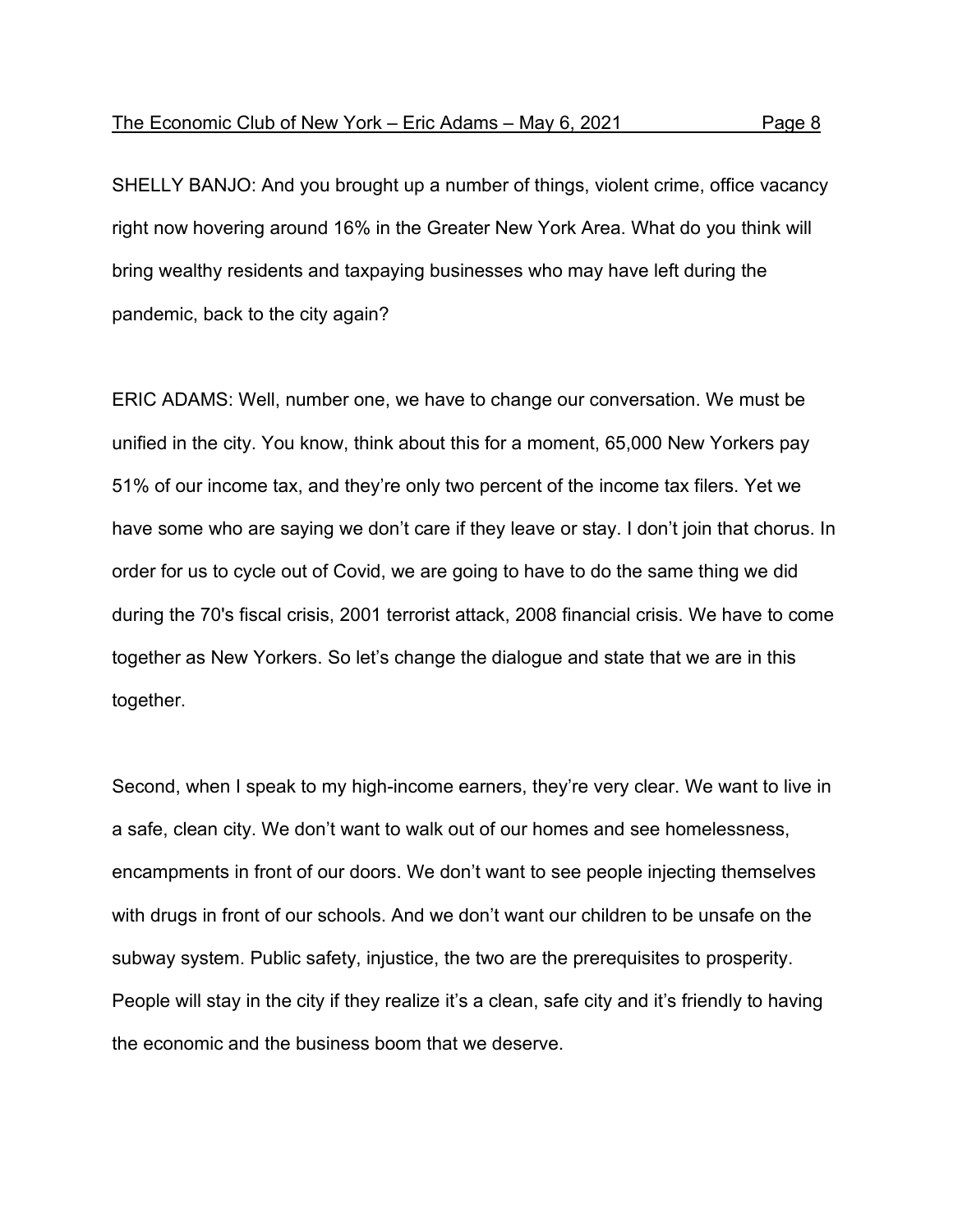SHELLY BANJO: A lot of business folks say, you know, I want to help. I want to do something. But we're not actually seeing a lot of that translating into a lot of action. You talk about wanting to extend an open arm, an open hand to these business leaders. What would you do from day one to allow some of these folks with the means to actually help and do something?

ERIC ADAMS: That's a great question, and I hear that as well. So many business leaders are stating we want to help. What do we need to do to help? We have done an awful job throughout the years of doing that type of collaboration with our businesses. And so, number one, I'm going to immediately have my chancellor sit down with our business leaders to help us craft up the curriculum for our schools.

Remember, we send our children to school to learn enough to start a business or to be employed, yet there's a disconnect in creating the curriculum that is needed to actually hire our young people. So we're going to change that dynamic. Instead of leaving our corporations and business leaders out, they're going to be part of developing the children for the jobs of the future.

Number two, we're going to build a single job application platform and use a GIS system so that we can look at the jobs that are available and the skills that are needed and match it with the individuals who are looking for employment using a data system to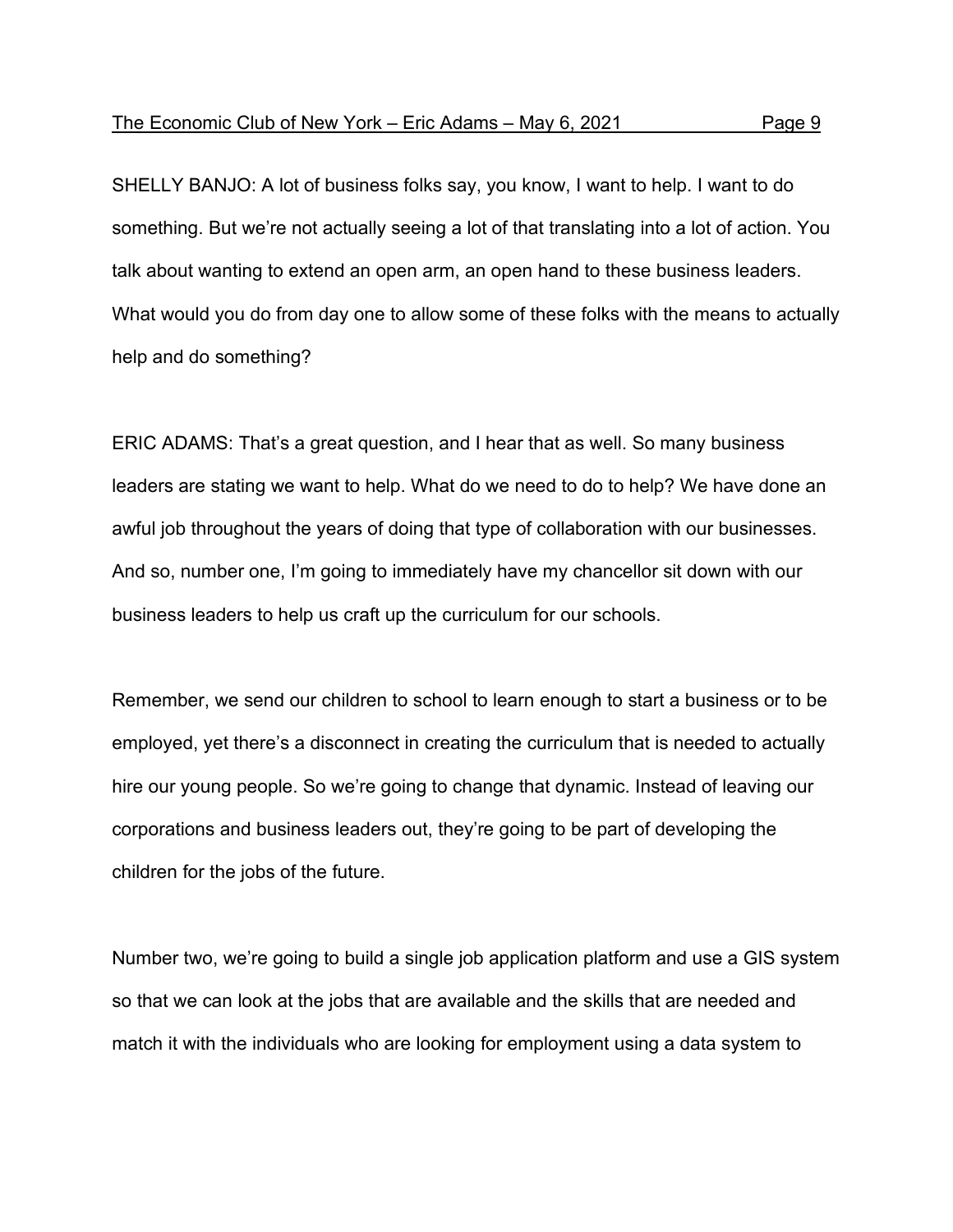partner with it. So one job application filled out by those who are seeking jobs and connect them with the jobs that are needed and the skills that are needed by building out a real workforce development in the process.

It's unimaginable that we have 300,000 jobs pre-Covid 19 that we couldn't fill. We don't have an employment problem. We have a skills problem. And we need to identify with those corporations, what are the skills we should be preparing our young people for and our job seekers for and allow the corporations to assist us to do that.

And then our startups. Let's have an amazing startup in the city to look at the city's problems and do the real competition, really encourage new thinkers to see how do we solve some of those traditional problems that we have been facing in this city.

SHELLY BANJO: How do you do that quickly? I mean the unemployment rate in New York is double the national average. We're not recovering as quickly as the rest of the country and, you know, there's really a limited amount of time to keep people here who are thinking about going, to move to Florida or Boston or, you know, other places around the country. I mean how do you really steel someone up quickly?

ERIC ADAMS: Well, we have to sell our city again. Remember, people come to cities, number one, you want them to come to the city to start school, start a job, raise a family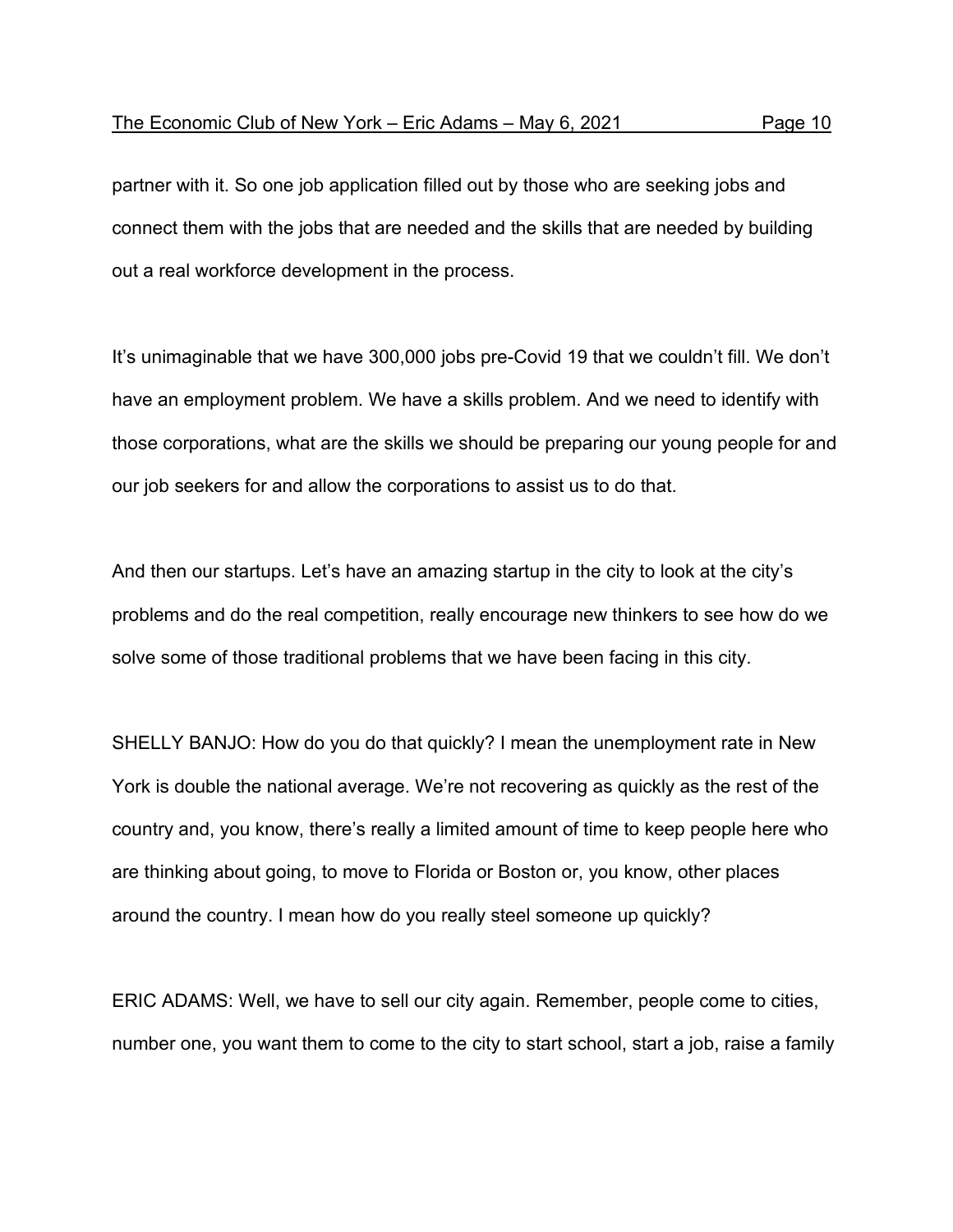and retire. We are in the business of recruiting human beings. That is the job of a city. And we have been a terrible recruiter over these last few years. We must start a global recruitment effort, allocate the resources to do so, attract new businesses. We took a hard hit when we lost Amazon. It sent the message that New York is no longer open for business. I think we can do a better job in doing so, and we must hit the ground now, even under this administration to not allow Miami, New Jersey and other states to attract our businesses.

We must ensure that this city is a place to do startups, to be the center of life science, biotech, wind farms, using new technology. Let's lift up what Facebook is doing in Hudson Yards. Let's lift up what Google is doing in Chelsea. We need to show our success by coming to the city of New York and we can do that because we have some of the smartest people, the best infrastructure and the diversity of this city is attractive to businesses. But I say it over and over again, every business leader that I communicate with, they say, Eric, we need a safe environment and we need an agency and city that are open to not make it too expensive and bureaucratic to do business in the city. That's the signal we must send out, that we're now welcoming, a city that is ready to grow in the right direction.

SHELLY BANJO: Do you have plans to call Amazon's Jeff Bezos back up and say, hey, take another look?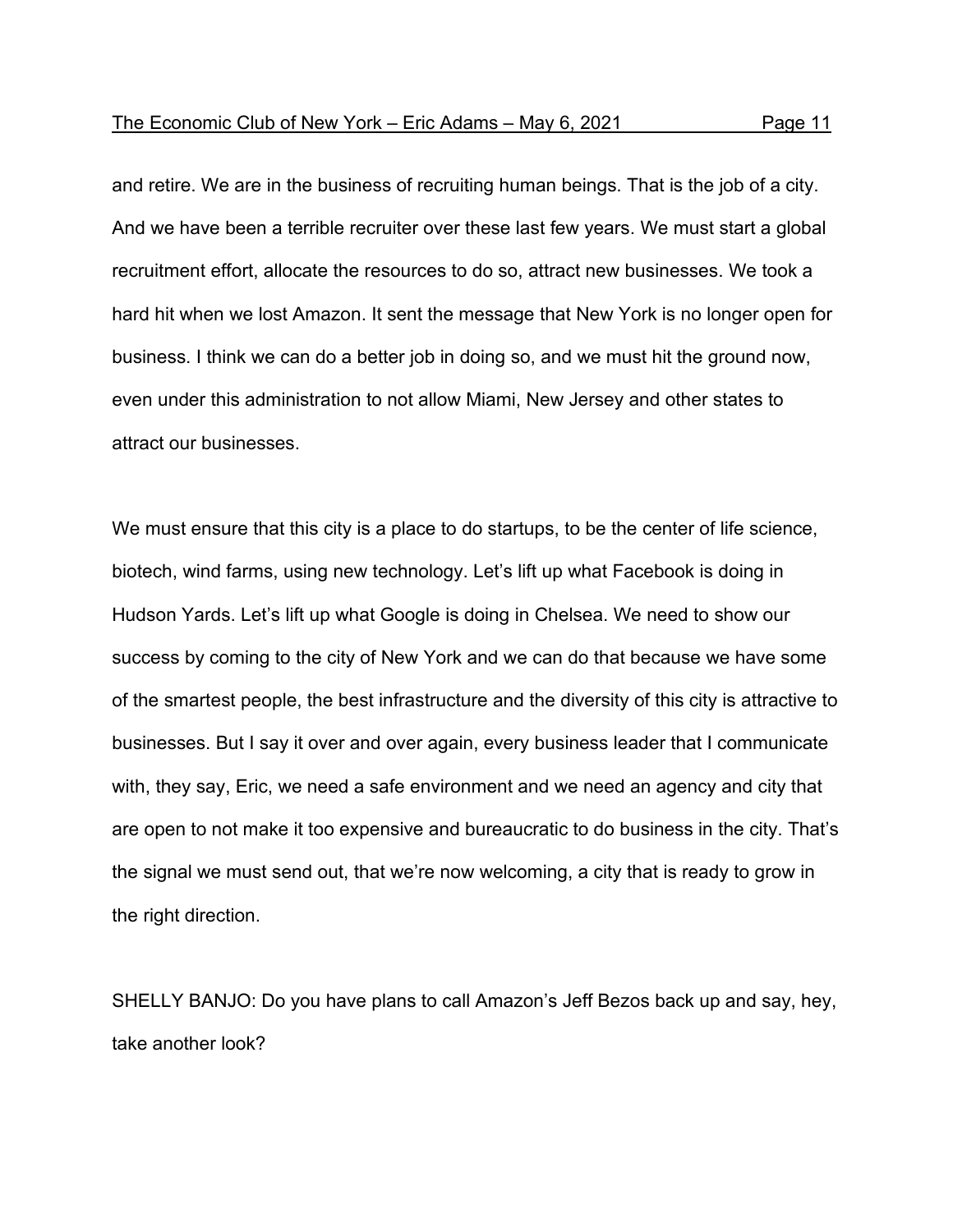ERIC ADAMS: Even if we tell Jeff to take another look, we need to do it with real community benefits agreements and allow the local stakeholders to be part of the conversation. We allowed those who were really well organized, but we didn't allow those who lived in Queensbridge and Ravenswood, those people who were looking to sit down and say let's have a real community benefit agreement. We're not going to give away the store, but we're not going to destroy the store.

There's great opportunities we can get from the Amazons, but they must have proper healthcare, proper payment to their employees. They must be responsible community corporate sponsors. And I believe we can sit down and come to an agreement to accomplish that, not only to Jeff Bezos, but so many others, we're saying New York is open for business and we want you to hire our local residents and make sure they're prepared to be employed and paid decent salaries.

SHELLY BANJO: I have to say putting more money into the police department, trying to woo back big business, you know, appealing to the wealthy residents, a lot of this sounds a little out of step from kind of the progressiveness that New York City has moved to, you know, in the last decade or so. Do you see the city moving in another direction?

ERIC ADAMS: Yes, I do. And I think that overwhelmingly, New Yorkers, they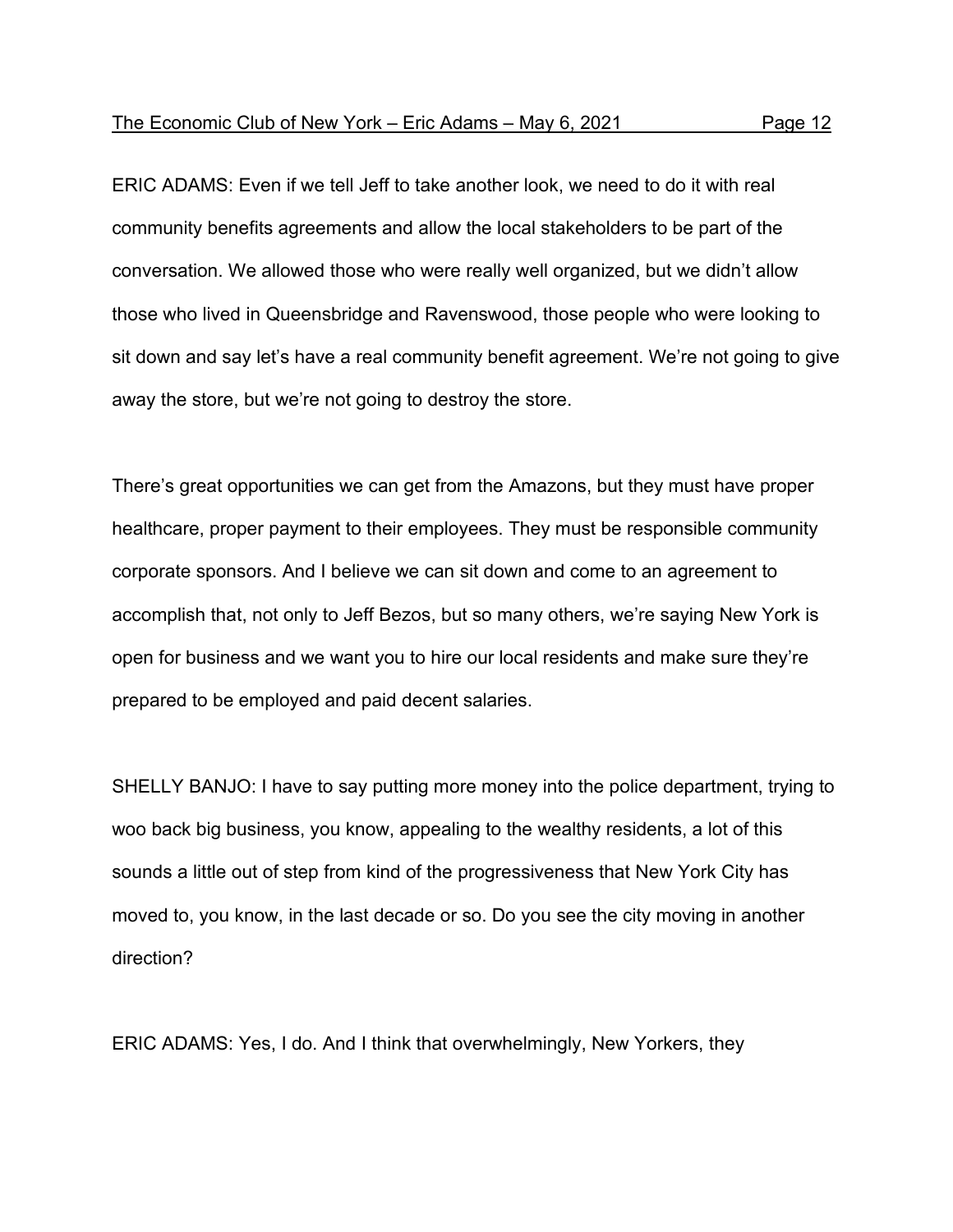understand really that we are in this together and they're looking forward to cycle out of Covid, not the way we cycled in. We should be clear on that, that a countless number of people were experiencing the inequalities. This has been a city that has been ineffective when it comes down to addressing the historical inequalities. And I think those inequalities are really, they are based on the...(Audio Issue)...

SHELLY BANJO: I think we've got a pause...no, you're back.

ERIC ADAMS: Yep, yep, back again...This is the new Zoom era.

SHELLY BANJO: I think everyone is used to it by now, so it's totally fine. But it does bring me to another question I wanted to ask about inequality in terms of, you know, the pandemic. The city went backwards in terms of economic inequality, by race, gender, income levels. You know, one of the mayoral candidates, one of your rivals is proposing universal income. What's your solution to bridging the divide and making the city work for everyone?

ERIC ADAMS: Well, you know, we often look at the city's failure to work for everyone and it's right under our nose. As I stated earlier, cities are made up of agencies. The role of taxpayers, once taxpayers pay their taxes, they're supposed to get a return on their investment through the agencies. But right now the dysfunctionalities of our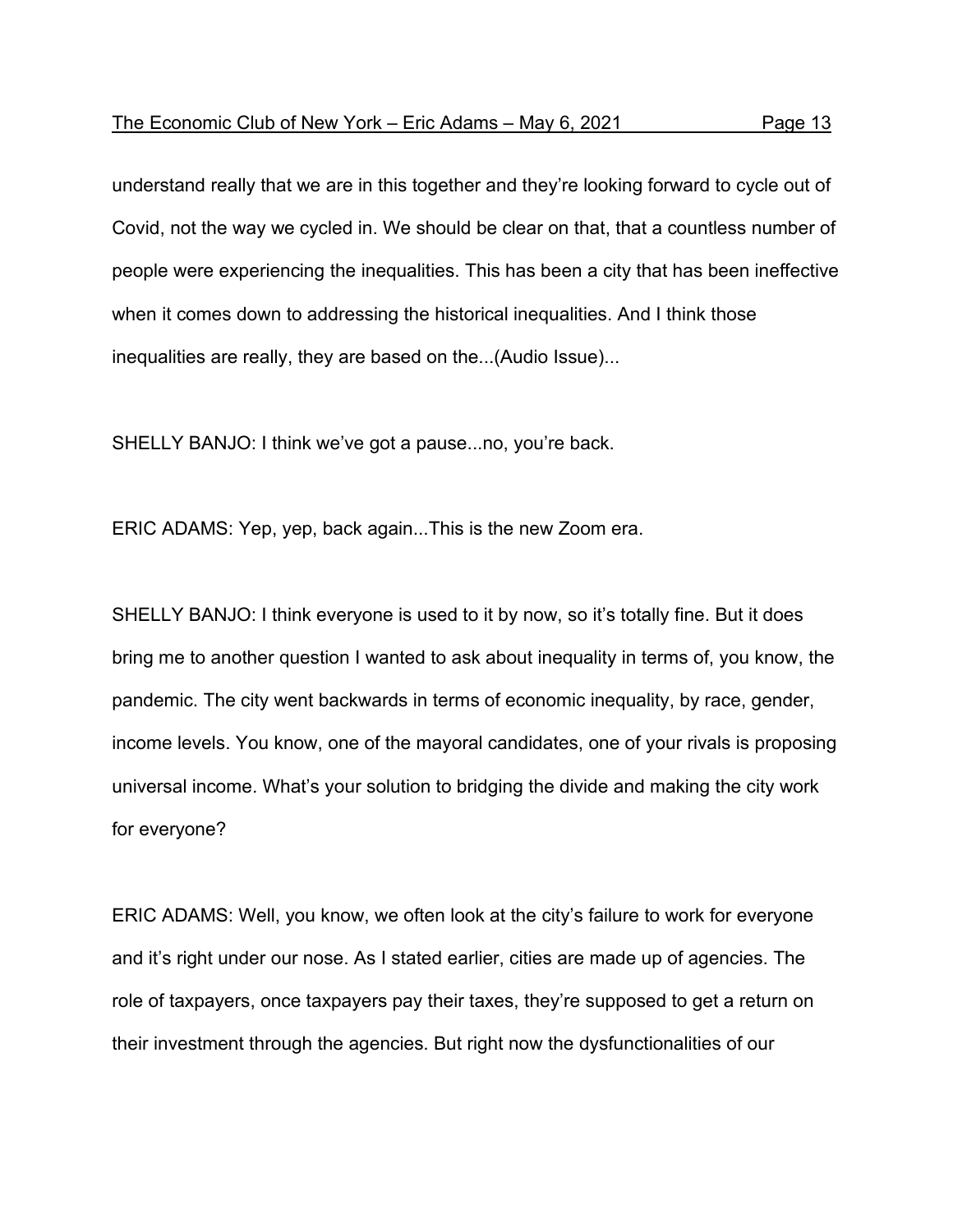agencies, it is really leading to the inefficiencies to provide services to the residents of the city. We have a revolving door homeless policy. That is why we have never addressed homelessness.

We have a system in education that every year, believe it or not, 65% of Black and Brown children don't meet proficiency, every year in the Department of Education. Our largest budget but we keep producing an inferior product. And if you don't educate, you will incarcerate. That's why 80% of the men and women at Rikers Island don't have a high school diploma or an equivalency, and it's predicted that 30% are dyslexic. And so if we are downstream, just pulling people out of the river when they are incarcerated and not upstream and preventing that incarceration, we're wasting taxpayers' dollars. At the heart of this next administration is how do we become efficient as a city and not create our crisis year after year after year? We will be right back here again if we don't start running a de-siloed city where we will ensure that the agencies are doing their job.

Now what does that look like also? Let's take the Department of Building, how do you have Small Business Services fighting to get restaurants open so we can hire a cook, a waiter, low skill, low-paid employees, but then you will have a Department of Building that will tell you it's going to take a year and a half or two years to get an inspection so that you can go in and get people employed that are paying our tax code. Or if we want affordable housing, sometimes it takes anywhere from a year and a half to two years to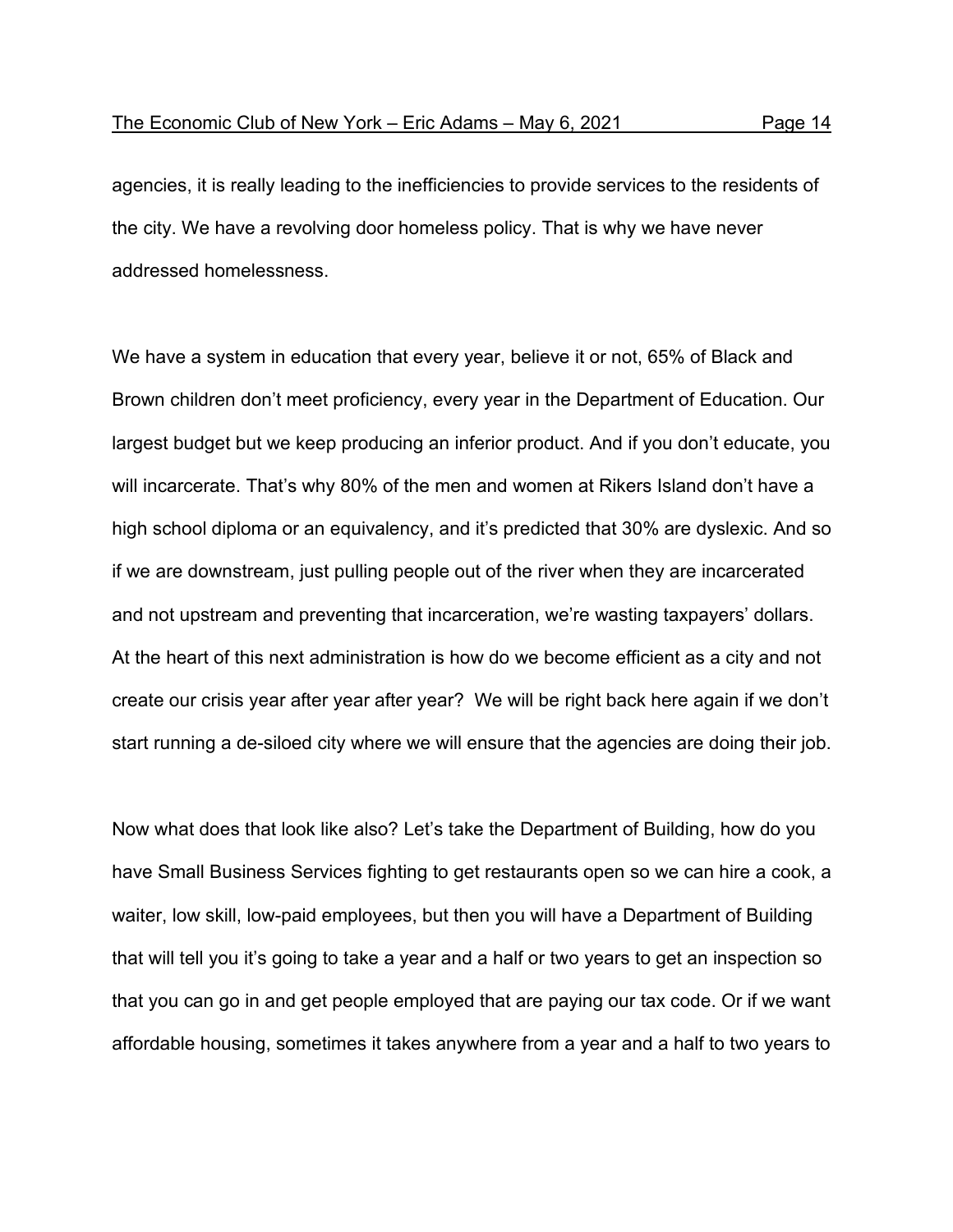have the FDNY to conduct sprinkler inspections of the sprinkler system. This the type of siloing that we have that we're not moving towards one mission. And I'm going to align that the same way we aligned it in public safety.

## SHELLY BANJO: How do you do that?

ERIC ADAMS: Well, you do it by creating a real-time system, which is so important. This is what Boston is doing with what's called CityScore. I'm going to build a real-time system similar to CompStat and we need to change what incentivizes our agencies. That's so important. If our agencies are incentivized to be siloed, then that's the result you're going to get.

So, let's just deal with our affordable housing crisis that we're experiencing. One deputy mayor will be in charge of HPD, HRA, the Department of Buildings and close liaison with the Department of Parks. Now you say why is that, Eric? Because right now, HPD is incentivized just to build the number of units. HRA is saying, but you're building the wrong types of units. But since we're just judging HPD on the number of units, they believe they're successful. I say no to that. You not only must build a number of units, but it must be in alignment with the types of units that we need.

And then you will go to many of our developers and they'll say, Eric, we can't put a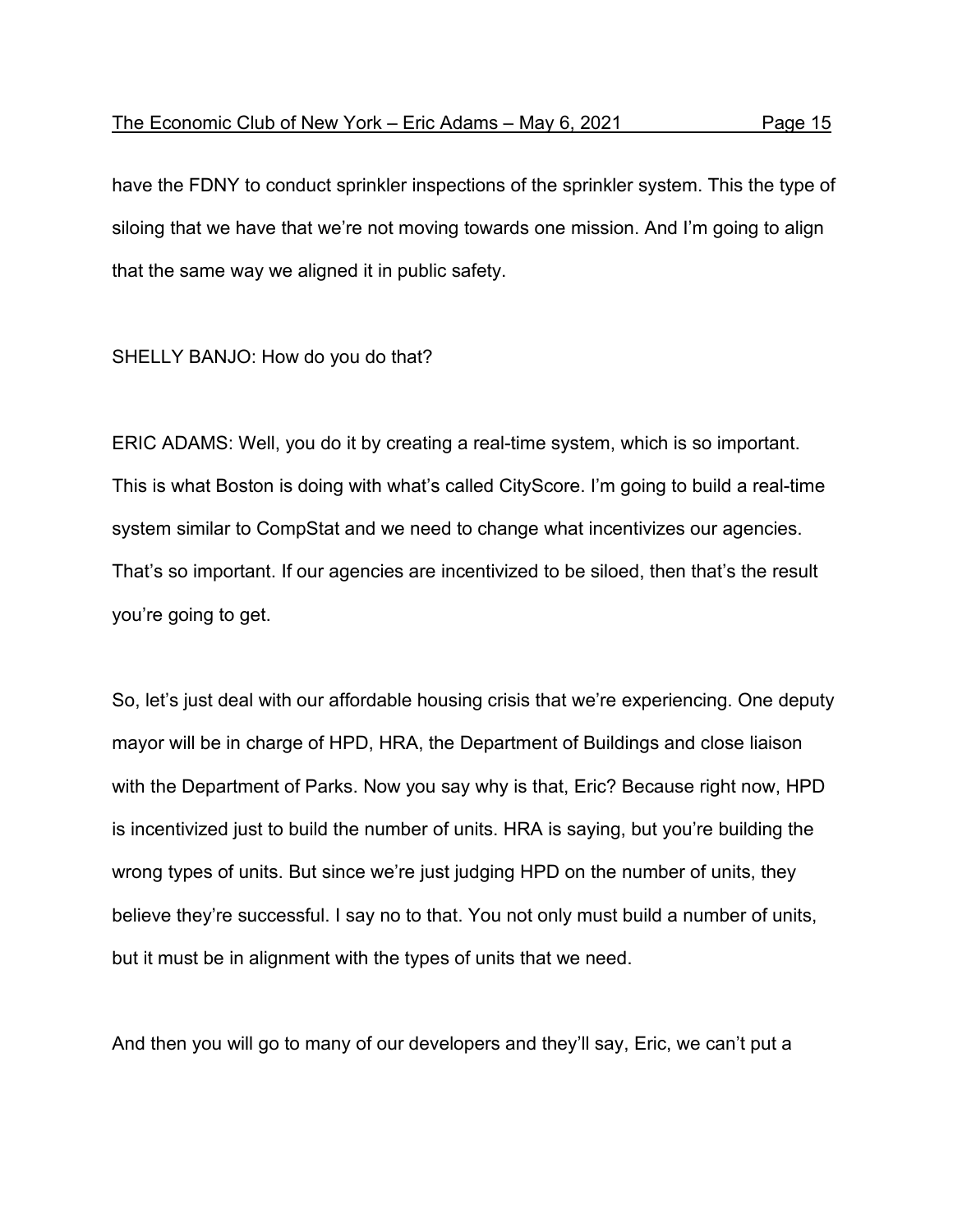shovel in the ground because we have a tree in front of the site and the Department of Parks is taking two years to move that tree and replant that tree. So because the Department of Parks is siloed in one area, not understanding the overall mission, you're seeing that we can't get out of our way to move forward with the overall mission of the city.

So I'm saying to the Department of Parks, I don't want to know how many trees you've planted, I want to know many times you helped HRA and HPD get affordable units on line. The Department of Buildings, I don't want to know how many citations you issued, how many stop work orders you did, I want to know how many times you partnered with SBS to get a restaurant open, to get a building up, to get sprinkler systems inspected. That's the new paradigm. That's the new way of thinking. And that's a different way of running cities, as a team and not an individual silo sport.

SHELLY BANJO: And all these agencies are about to get a lot of money from the federal stimulus. What do you think is going to be the impact of these federal stimulus funds and how can you be careful not to start up programs with federal money that you might not see again in a year from now?

ERIC ADAMS: That's a great question you ask because that is my number one concern. The \$10 billion that we are receiving, six directly from the feds, \$3.5 coming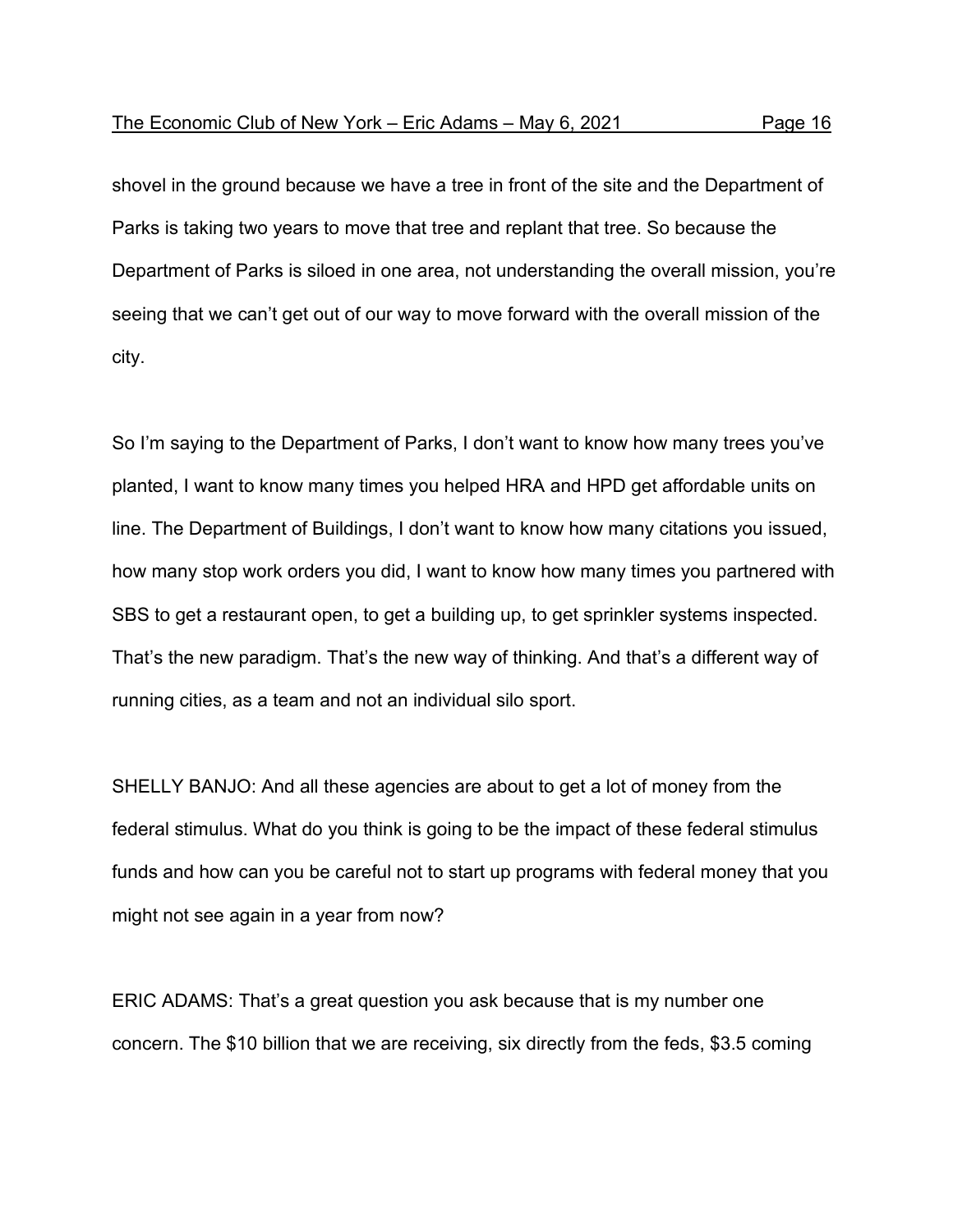through the state, that is a one shot. It is an opportunity for the city to really start building out a system that's no longer dysfunctional. And if we don't do that right, in 2023 we're right back here again, and that is my concern. We must use the dollars that are coming from the federal government to rebuild systems in the city.

And what do I mean by that? When we instituted CompStat in the mid-90s, that system of how we policed changed policing forever. It didn't matter what mayor came in place; what commissioner came in place. It didn't matter the changing of supervisors. We put a system in place that was the foundation of how we will police in the city to make our city safer. And we had an over 25-year unprecedented decrease in crime. We have not put in place the right systems.

The \$10 billion that we are looking for should be used to build out the systems that will allow our city to move deeper into the 21<sup>st</sup> century. Not as a one-shot, because it's not going to be here in two years, and if we waste the dollars now, we will never put our city on the right pathway. The next mayor is going to have an unprecedented budget to really move our city in the right direction and that's why we need the right visionary, the right leader, and the right commitment to end inequalities in the city.

SHELLY BANJO: Thank you so much, Eric. I know that we could go on for probably hours, but I want to hand it back over to Barbara.